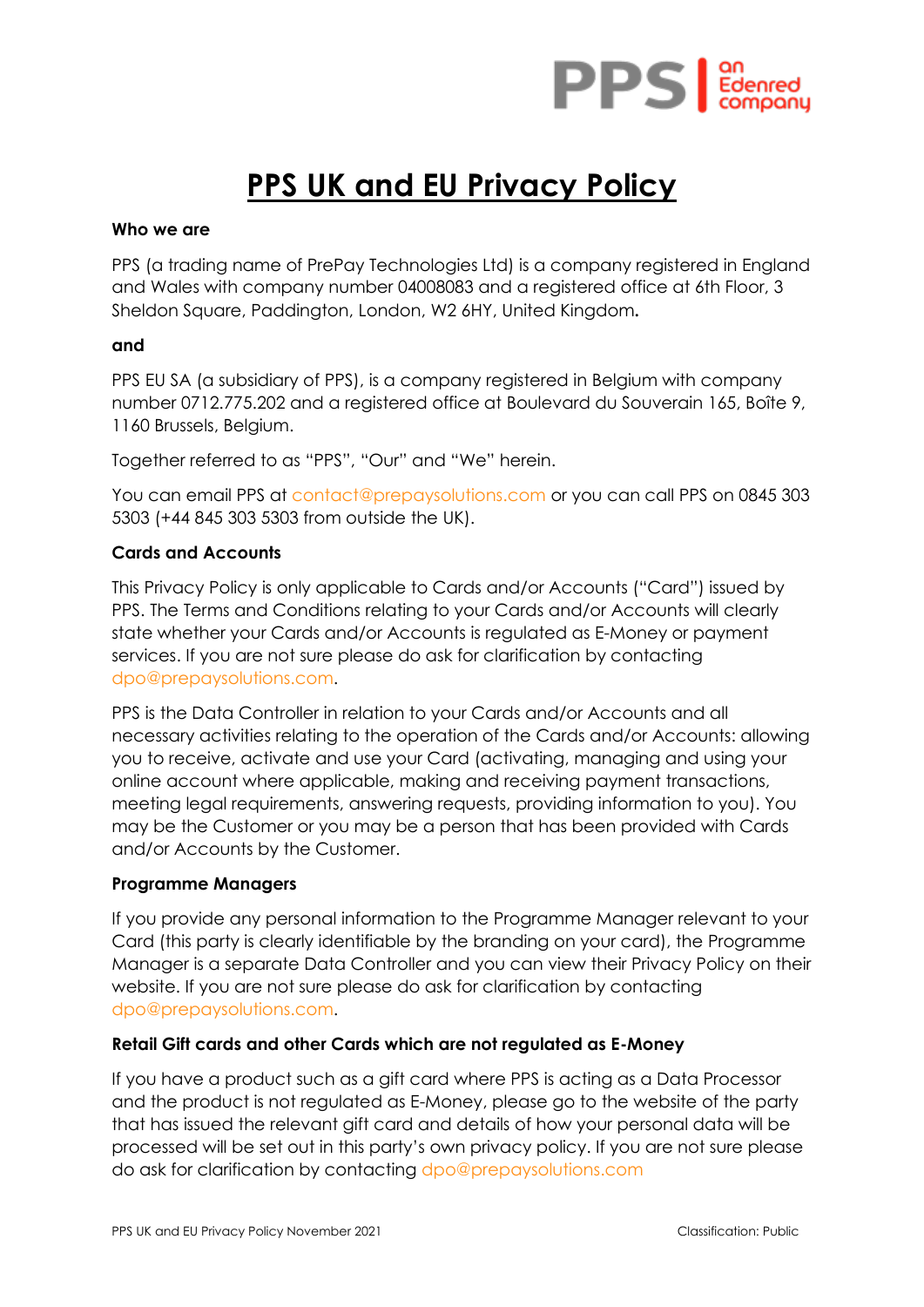

## **Contact details for the PPS Data Protection Officer**

Our Data Protection Officer can be contacted at PO Box 3883, Swindon SN3 9EA or at [dpo@prepaysolutions.com.](mailto:dpo@prepaysolutions.com)

#### **The purposes and legal basis for processing your personal information**

Processing is necessary for the performance your contract with PPS and for the issue and operation of Cards and/or Accounts and is necessary for compliance with legal obligations applicable to PPS such as financial crime prevention. PPS does not use your personal information for marketing purposes and will not share your information with third parties for marketing purposes.

#### **Financial crime prevention**

PPS will use your personal information to help decide if your accounts may be being used for fraud or money-laundering. We may detect that an account is being used in ways that fraudsters work or we may notice that an account is being used in a way that is unusual. If we think there is a risk of fraud, we may stop activity on the accounts or refuse access to them. In the United Kingdom only, we might also check and share your information with fraud prevention agencies. If fraud is identified or suspected, these agencies may keep a record of that information and we may refuse to provide any services. Law enforcement agencies may access and use this information.

| <b>Type of personal</b><br>information | <b>Description</b>                                                                                                                                                                            |
|----------------------------------------|-----------------------------------------------------------------------------------------------------------------------------------------------------------------------------------------------|
| <b>Personal Details</b>                | Full name and date of birth                                                                                                                                                                   |
| <b>Contact Details</b>                 | Where you live and how to contact you including phone<br>numbers and e-mail addresses                                                                                                         |
| <b>Transactional Data</b>              | Details about your Card, use of your Card and payments<br>to and from your accounts                                                                                                           |
| Contractual<br>information             | Details about the products or services we provide to you                                                                                                                                      |
| Locational Data                        | Data we get about where you are, such as may come<br>from your mobile phone, the address where you connect<br>a computer to the internet, or a shop where you buy<br>something with your Card |
| <b>Behavioural Data</b>                | Details about how you use our products and services                                                                                                                                           |
| Technical Data                         | Details on the devices and technology you use                                                                                                                                                 |
| Communications                         | What we learn about you from letters, emails and<br>conversations between us                                                                                                                  |
| Documentary Data                       | Details about you that are stored in documents in various<br>formats, or copies of them. This could include things like                                                                       |

## **Categories of personal information and collection**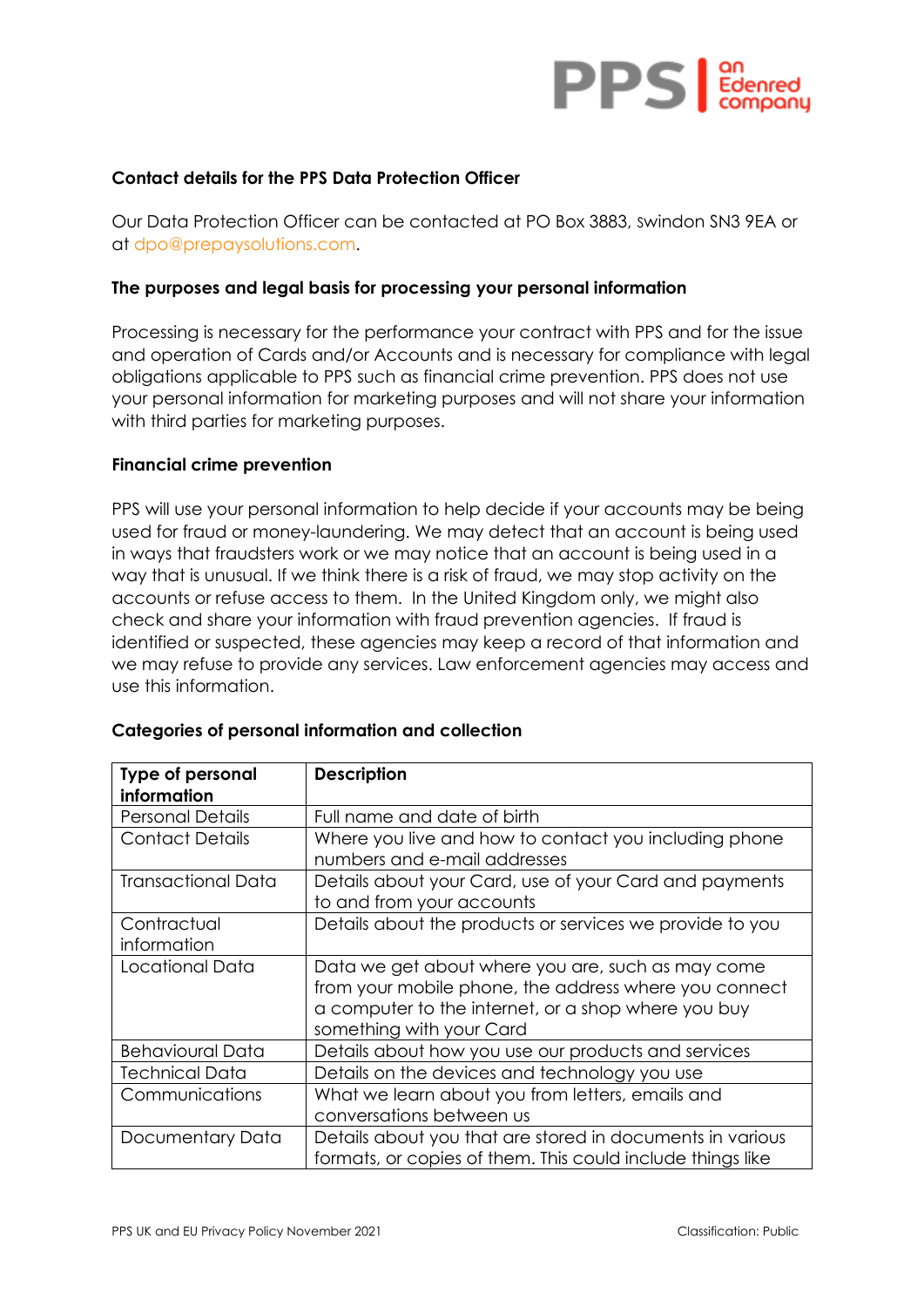

| I your passport, drivers licence or birth certificate collected |
|-----------------------------------------------------------------|
| I to fulfil customer due diligence requirements                 |

Personal information will only be collected directly and voluntarily from you as part of the application process or as a result of transactions relating from the use of your Cards and/or Accounts. Some personal information may be verified by PPS with use of publicly accessible sources to fulfil customer due diligence.

## **Sending personal information outside of the EEA**

PPS will only send your personal information outside of the European Economic Area (EEA) to:

- Follow your instructions
- Comply with a legal duty

In relation to personal information processed by Mastercard certain processors are located outside of Europe. Personal information processed by Mastercard is subject to Mastercard Binding Corporate Rules which you have enforcement rights under as a third-party beneficiary.

# **Recipients (or categories of recipients) of personal information**

PPS is committed to ensuring that your information is secure with us and with third parties who act on our behalf. These third parties include MasterCard, card manufacturers, suppliers of identity validation services, IVR and call recording (telephone) suppliers and (if relevant) the Programme Manager (this party is identifiable by the branding on your card). We use many tools to make sure that your information remains confidential and accurate and we may monitor or record calls, emails, text messages or other communications in order to protect you and us.

## **Retention of personal information**

We don't keep your information for longer than we need to, which is usually up to 7 years in the United Kingdom and up to 10 years in the EEA after the end of the relationship or upon termination of the contract, unless we are required to keep it longer (for example due to a court order or investigation by law enforcement agencies or regulators).